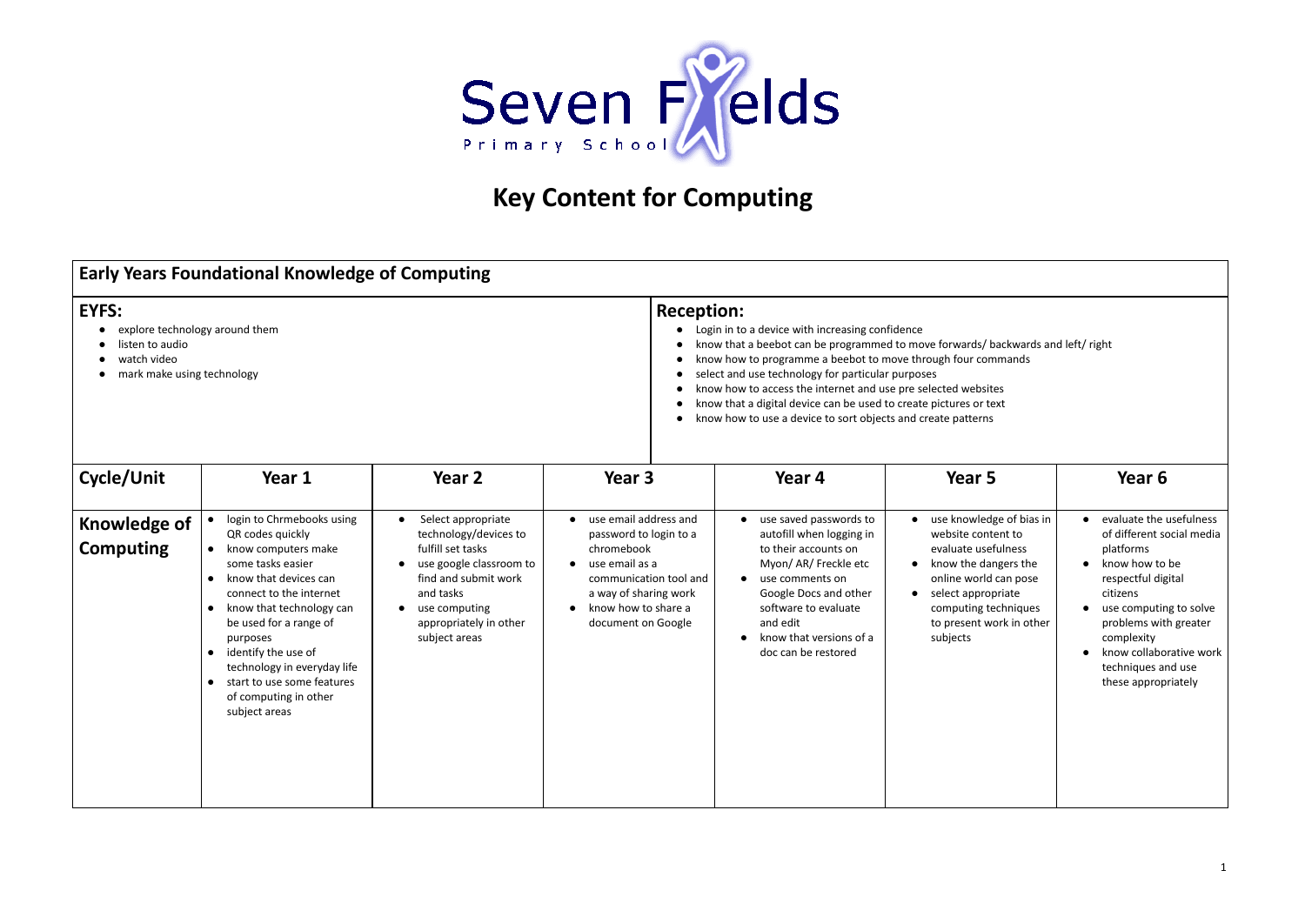| <b>Computing</b><br><b>Systems and</b><br><b>Using</b><br><b>Technology</b> | Identify a computer and<br>its main parts<br>know that mouse or<br>$\bullet$<br>trackpad and keyboard<br>control the computer                                                                                             | know where<br>$\bullet$<br>information can be used<br>at home, school and<br>beyond<br>know how to use<br>$\bullet$<br>information technology<br>safely                                                                                                        | know that computers<br>$\bullet$<br>have input and output<br>devices<br>know that a computer<br>$\bullet$<br>network can be used to<br>share information<br>know the basic<br>$\bullet$<br>components of a<br>network's infrastructure                                                                                                 | know the internet is a<br>$\bullet$<br>network of networks<br>know how content can<br>$\bullet$<br>be added and accessed<br>on the world wide web<br>know the internet can<br>$\bullet$<br>be biased and be able to<br>evaluate the honesty,<br>accuracy and reliability<br>of websites                                                                                                                       | know what a computer<br>$\bullet$<br>system is<br>know how information<br>$\bullet$<br>is transferred over the<br>internet<br>know that people can<br>$\bullet$<br>work together remotely<br>via the internet                                                                                                                                                                               | know how search<br>engines select results<br>know and evaluate<br>different methods of<br>online communication<br>know the need of<br>staying safe online                                                                                                                                                                                                                                                     |
|-----------------------------------------------------------------------------|---------------------------------------------------------------------------------------------------------------------------------------------------------------------------------------------------------------------------|----------------------------------------------------------------------------------------------------------------------------------------------------------------------------------------------------------------------------------------------------------------|----------------------------------------------------------------------------------------------------------------------------------------------------------------------------------------------------------------------------------------------------------------------------------------------------------------------------------------|---------------------------------------------------------------------------------------------------------------------------------------------------------------------------------------------------------------------------------------------------------------------------------------------------------------------------------------------------------------------------------------------------------------|---------------------------------------------------------------------------------------------------------------------------------------------------------------------------------------------------------------------------------------------------------------------------------------------------------------------------------------------------------------------------------------------|---------------------------------------------------------------------------------------------------------------------------------------------------------------------------------------------------------------------------------------------------------------------------------------------------------------------------------------------------------------------------------------------------------------|
| <b>Creating</b><br><b>Media</b>                                             | know that digital<br>devices can be used to<br>create a picture<br>know which tools to<br>$\bullet$<br>select when painting<br>digitally<br>know the basics of<br>$\bullet$<br>formatting text (size,<br>font and colour) | know what devices can<br>be used to take<br>photographs<br>know what makes a<br>good photograph<br>know that images can<br>$\bullet$<br>be edited and improved<br>and how to do this<br>Know that digital<br>$\bullet$<br>devices can be used to<br>make music | know that animation is<br>a sequence of drawings<br>or images<br>know that desktop<br>$\bullet$<br>publishing can be used<br>to present and publish<br>information using text<br>and images<br>know and use the<br>terms: templates,<br>orientation,<br>placeholders<br>know different layouts<br>$\bullet$<br>suit different purposes | know that sounds can<br>$\bullet$<br>be digitally recorded<br>know that<br>$\bullet$<br>input(microphones) and<br>output devices(speakers<br>or headphones) will be<br>needed to record digital<br>audio<br>know that digitally<br>recorded audio can be<br>edited through the use<br>of different tracks<br>know that images can<br>be changed for different<br>uses<br>know how to change<br>digital images | know that video is<br>$\bullet$<br>moving pictures that<br>may incorporate audio<br>know which devices to<br>$\bullet$<br>use to capture video<br>know the features of an<br>$\bullet$<br>effective video<br>know what a vector<br>image is<br>know how to create a<br>$\bullet$<br>vector drawing by<br>combining shapes<br>know that vector<br>$\bullet$<br>drawings consist of<br>layers | know the features of a<br>good website<br>know how to combine<br>the previous years'<br>content to create a<br>website<br>know the importance of<br>navigation paths<br>know the importance of<br>layout in website design<br>know that a computer<br>can be used to create<br>and manipulate<br>three-dimensional(3D)<br>digital objects<br>know how to design a<br>digital model by<br>combining 3D objects |
| Data and<br><b>Information</b>                                              | know how to group<br>objects by using labels<br>know how to sort<br>$\bullet$<br>objects using labels                                                                                                                     | • know and use a tally<br>chart to compare<br>objects<br>know that objects can<br>be represented as<br>pictures in a pictogram<br>know that we can<br>$\bullet$<br>present information and<br>data using a computer                                            | know what a branching<br>database is<br>know when to use a<br>$\bullet$<br>branching database<br>know how to create a<br>$\bullet$<br>branching database<br>know what attributes<br>$\bullet$<br>are and how to use<br>them to sort objects                                                                                            | know what a data<br>$\bullet$<br>logger is and what it<br>does<br>know what data points,<br>data sets and logging<br>intervals are<br>know that collected<br>$\bullet$<br>data can be used to<br>answer questions                                                                                                                                                                                             | know how a flat file<br>$\bullet$<br>database can be used to<br>organise data in records<br>know how to<br>$\bullet$<br>interrogate a database<br>to answer questions<br>know that computer<br>$\bullet$<br>programs can be used<br>to compare data visually                                                                                                                                | know when a<br>spreadsheet should be<br>used<br>know how to apply<br>formulas in a<br>spreadsheet<br>know how to use<br>spreadsheets to plan an<br>event<br>know that spreadsheets<br>can be used to present<br>visual representations<br>of data                                                                                                                                                             |
| <b>Programming</b>                                                          | know what an algorithm<br>know the four direction<br>$\bullet$<br>commands and use to<br>create a sequence<br>know that a series of<br>$\bullet$<br>commands can be<br>joined together to<br>create a simple program      | design a program<br>$\bullet$<br>know that a sequence<br>of commands has a start<br>and an outcome<br>create a program using<br>own design                                                                                                                     | • know that sprites are<br>controlled by the<br>commands chosen<br>know how to use blocks<br>$\bullet$<br>to create a program<br>create a program to<br>$\bullet$<br>move a sprite in four<br>directions<br>identify and fix bugs in a<br>$\bullet$<br>program                                                                         | know that accuracy is<br>$\bullet$<br>important in<br>programming<br>know what a text based<br>$\bullet$<br>programming language<br>know what the term<br>repeat means and use<br>this knowledge to                                                                                                                                                                                                           | know that programs can<br>be used to control<br>physical computing<br>know that conditions<br>$\bullet$<br>can be used to control<br>the flow of actions<br>depending on whether<br>a condition is true or<br>false                                                                                                                                                                         | know the concept of<br>variables in<br>programming<br>know how to create a<br>project that uses<br>variables<br>know that variables can<br>be updated through<br>user inputs                                                                                                                                                                                                                                  |